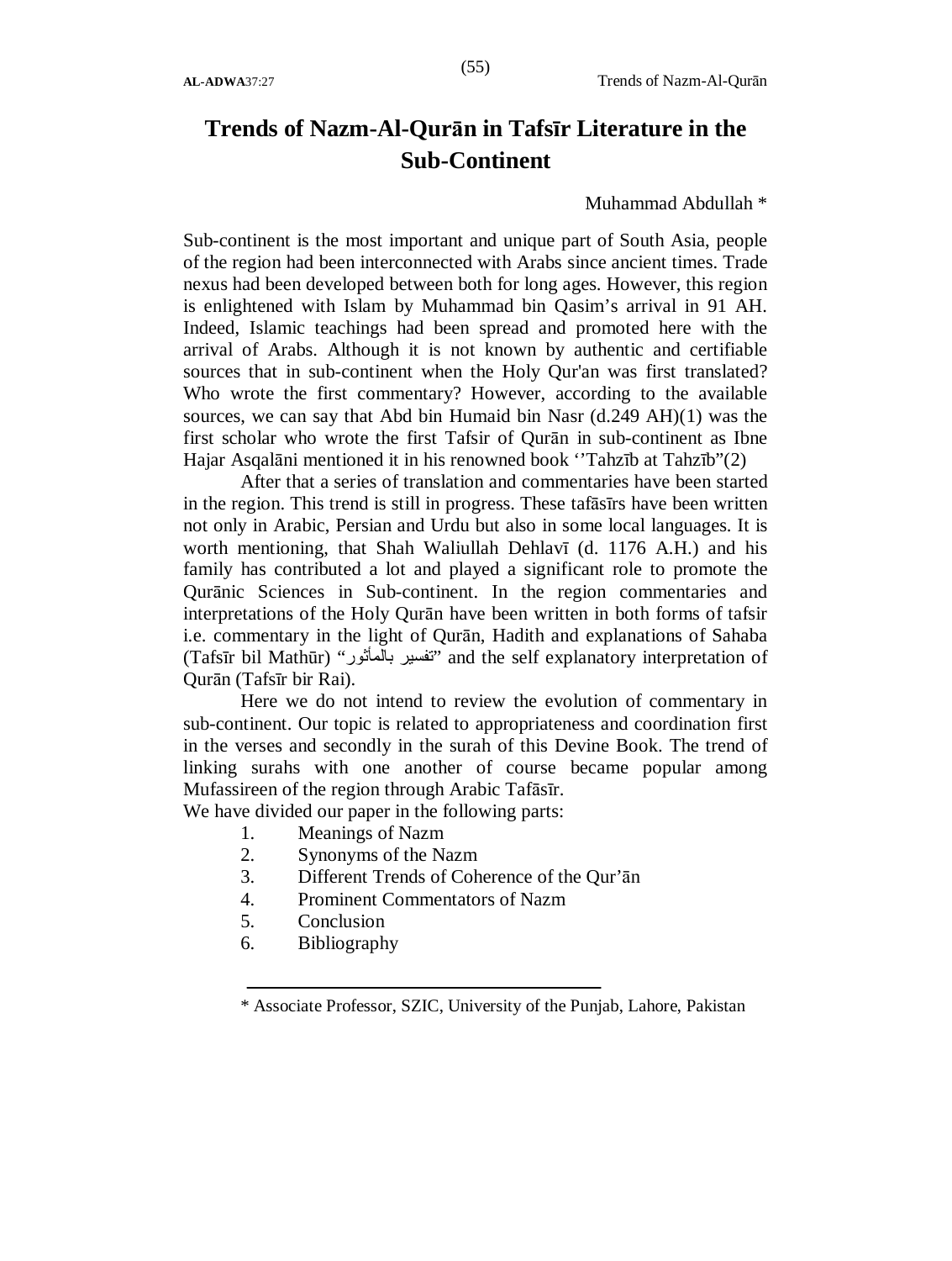#### **1. Meanings of Nazm:**

1.1 Literal meaning of Nazm:

Abu Tahir Mujid-ad-Din Ferozabādi (d. 817 A.H.) is defining of Nazm as under:

"النظم التالیف وضم شئ الی شئ آخر و نظم اللؤلؤ ینظمہ نظما و نظمہ الفہ وجمعہ فی سلک فانتظم وتنظم والنظام کل خیط ینظم بہ لؤلؤ و نحوہ." (3)

'Nazm means to organize and to link; it is the system in which one object is linked to another. اللؤلؤ نظمت means: I wired the pearl in thread or something of this kind.

However, In literature of Tafsir, the terms other than " القرآن نظم "like: Munāsbah, مناسبة Tanāsuq, تناسق Rabt ربط Tawāfuq توافق are also used, and will be discussed later, but the most popular term is Nazm that means: "Coherence of The Holy Qurān"

Many commentators of The Holy Qurān and scholars wrote their books and named their books containing the same Term, some of these are as follow:

- i. Al-Jāhiz (d: 225 A.H.) Nazm al-Qur'ān.
- ii. Umar al-Baqā'i (d: 885 A.H.) Nazm ad-Durar Fī Tonāsub al Ayāt wa Sawar.
- iii. Hamīd ad Din (d: 1349 A.H.) Tafsīr Nizām al Qur'ān.

### **1.2 Terminological meaning of** *Nazm* **(Coherence) of Qurān:**

*Nazm* of the Holy Qurān means that this Holy book is a coherent and systematic collection of words. It consists of a coordinated and systematic collection of words that are linked to one another. It does not have disconnected statements. Every surah of the book deals with a specific central theme and the book as a whole is also well structured.

Imam Burhānuddīn al-Buqā'ī defines the term of Munāsabah :as" مناسبة "

"فعلم مناسبات القرآن علم تعرف منھ علل ترتیب أجزائھ وھو سر البلاغة لأدائھ إلى تحقیق مطابقة المعاني لما اقتضاه من الحال وتتوقف الإجادة فیھ على معرفة مقصود السورة المطلوب ذلك فیھا ویفید ذلك معرفة المقصود من جمیع جملھا". (4)

The science of coherence of The Holy Qurān, is to know the reasons and sources of interconnections between the parts of the Holy Qurān, and it is the secret of eloquence to convey its meanings according to the necessity of the situation. And the expertise of this science depends on understanding the central theme of the specific Part of (Surah), that is required in that Surah, and it is useful to comprehend the meaning of all the sentences of the Surah.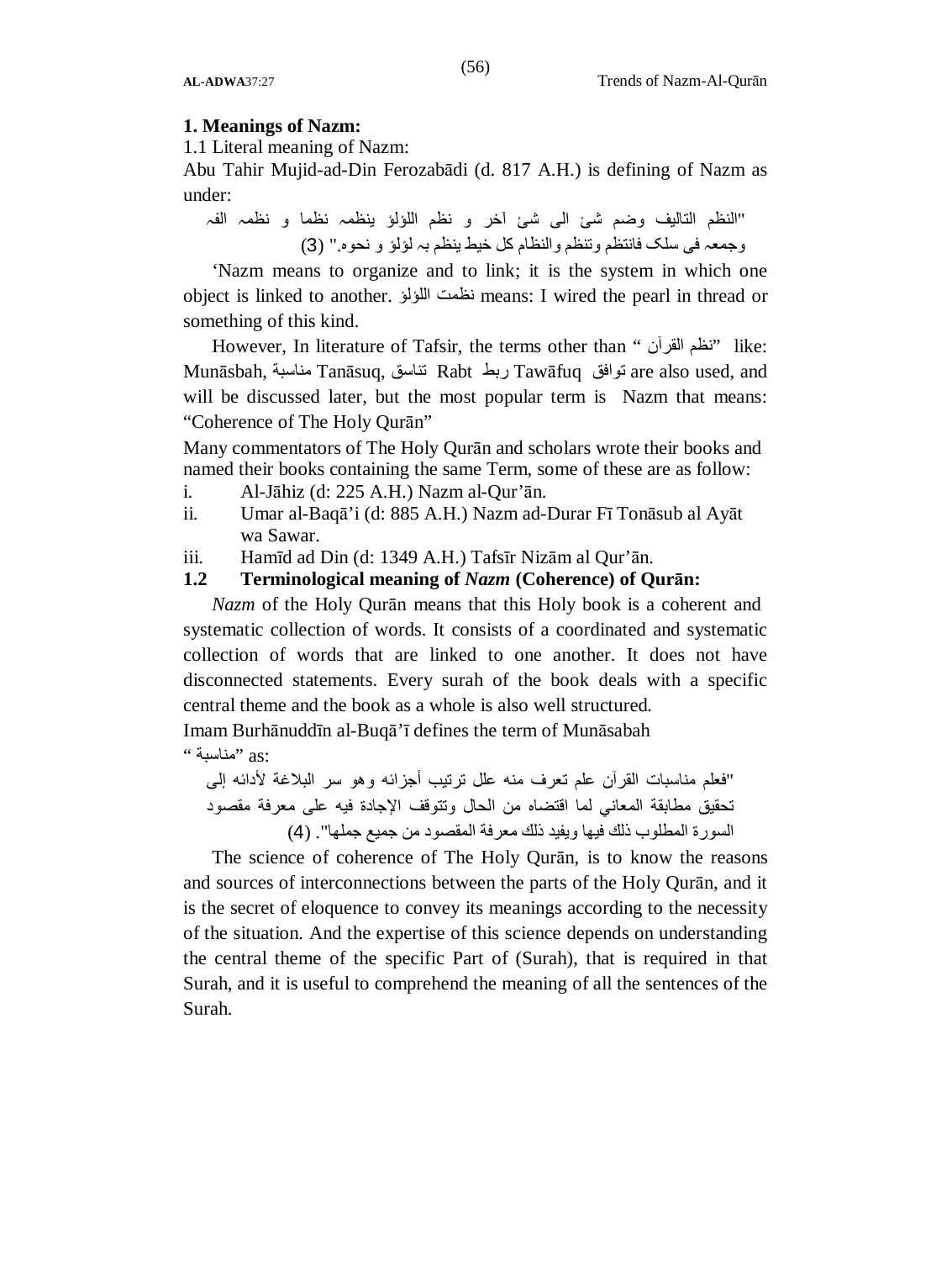The famous commentator and interpreter of coherence of Qurān, Hamīdaddīn Farāhi (d. 1349 A.H.) lays the light on the concept of Nazm in Qurān by these words.

"مرادنا بالنظام أن تکون السورة کاملا واحدا ثم تکون ذات مناسبۃ بالسورة السابقة واللاحقة أو بالتی قبلھا، أو بعدھا علی بعد ما، کما قدمنا فی نظم الآیات بعضھا مع بعض، فکما ان الایات ربما تکون معترضۃ،فکذلک ربما تکون السور معترضۃ وعلی ھذا الأصل تری القرآن کلاما واحدا ذا مناسبۃ و ترتیب فی أجزائہ من الاول الی الآخر".(5)

We mean by *Nizam* that the whole Surah is a complete unit in its meaning and has connection from its proceeding and following Surahs. As we have mentioned in coherence of verses that some verses are related to others and we have explained verses as the outcast of parenthesis. Similarly, there are some Surahs, having the same nature. When viewed from this perspective, the whole Qurān looks like one unit. In all components of the Holy Qurān from the beginning of the end, there is a special kind of connection and configuration.'

Finally the coherence in the Qurān is to search out such a coordination and link among all words, verses and surahs in the Qurān by which all components with the adjustments of their word sync looks like an organized and well structured speech. According to the concept of coherence, the Qurān is well organized book. It's every verse and every surah is entirely appropriate in its location. By its configuration the Holy Qurān indicates the fact that it is really the speech of such an Absolute Authority Who is Wise and Monitor of everything.

#### **2. Synonyms of the word Nazm:**

The Muslim Scholars have used four words as the Synonyms of the word Nazm;

1. Al-Munāsibah المناسبة

Literally means: to look same, to be relative.

In the literature when the word " المناسبة "is used, it means: literal, conceptual, or Synonymous meaning.

In the terminological meaning the word "al-munāsbah" means: "the knowledge of sequence of the chapters or verses of the Holy Qurān, and it discusses the nature of interconnection between chapters and verses of the Holy Qurān."(6)

Abu Jafar bin Zubair Gharnāti (d. 758 A.H.) had named his book " القرآن تناسب في البرھان ", Burhanu-al-din Buqā'īe (d. 885 A.H.) wrote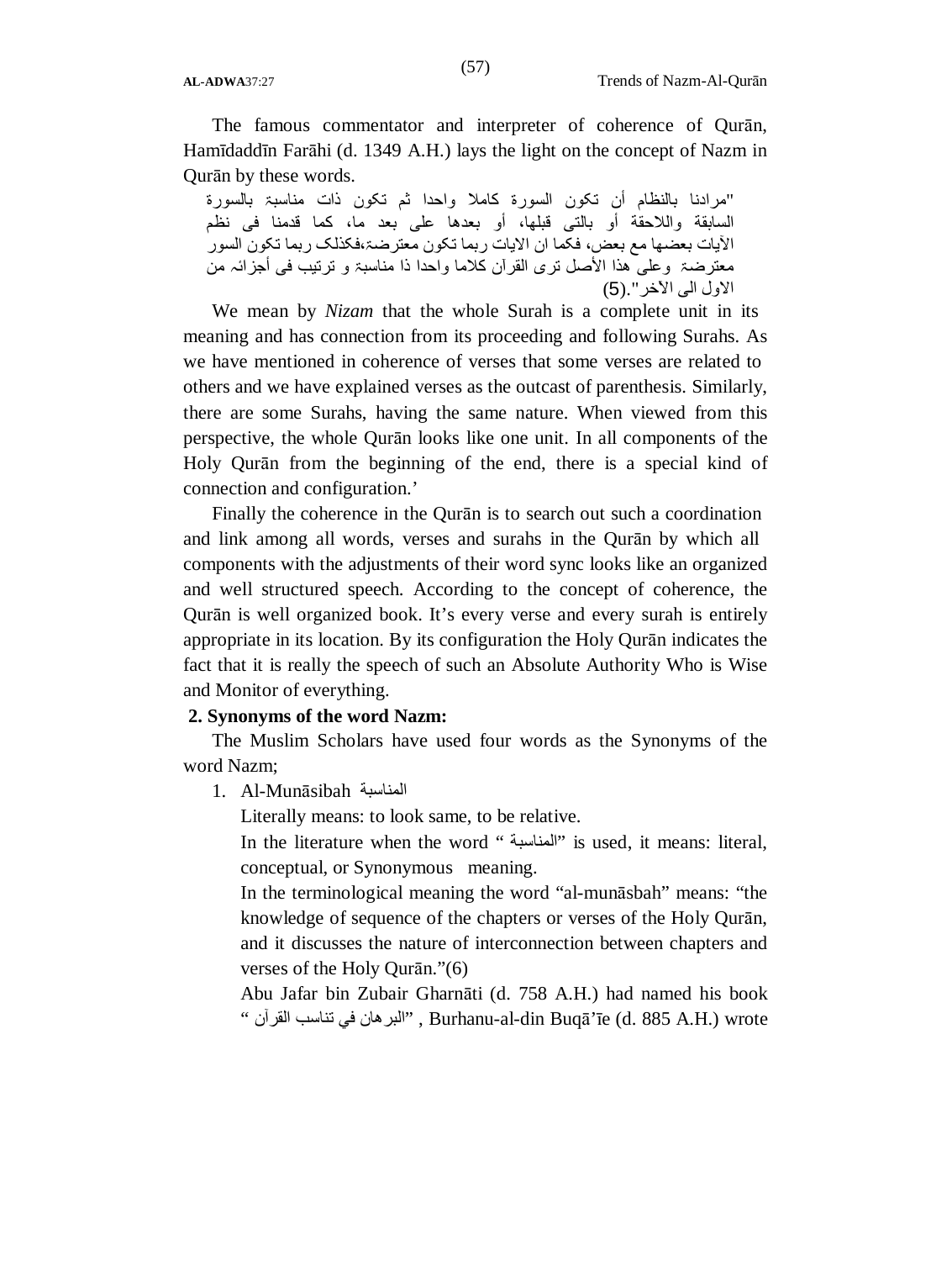a book on the sequence and interconnection of the Holy Qurān, and named his book :

" نظم الدرر في تناسب الآیات والسور "

: الربط Rabt 2.

In the literal meaning the word "ربط "is used in the meaning of "strong connection". Ibn e Manzur defined as:

ربط : "ربط الشيء یربطھ و یربطھ ربطا فھو مربوط وربیط شدة" (7)

To link or to combine something with a particular thing in a strong way, is called: coherence. Hussain Ali (d. 1362 A.H.) named his book on the topic (8) "بلغة الحیران في ربط آیات الفرقان" : of Nazm as:

التناسق :Tanasuq 3

" تناسق " means: to be something in order, to be in a row, or to be the speech in a beautiful sequence.

Jalaluddin Sāutī (d 911 AH) wrote a book and named it as:

"تناسق الدرر في تناسب السور"

Ashraf Ali Thānvi (d. 1362 AH) wrote a book on the topic of coherence of the verses of the Holy Qurān and named it as:

"سبق الغایات في نسق الآیات"

4. Twāfiq: التوافقMeans to unite and emerge each other.

# **3. Different trends of coherence of the Qur'ān:**

There are three kinds of people opting this style.

**3.1:** Deniers of coherence

They do not prefer this type of arrangement in the Qurān. Ezuddin bin Abdal Salam (d.660A.H.) and Imam Shokani (d.1250A.H.) say the Qurān was revealed in twenty three years in piecemeal style according to the needs and necessities of the first addressees, so searching of such order is useless.

**3**.**2:** Supporters of coherence.

Such kind of commentators use the sense of order in the Qurān as a necessity. They, along with using traditional basic sources, observe coherence in Qurān consciously. It dominates in their explanation made. Most of the commentators in sub-continent belong to this category.

**3.3:** Strict supporters of coherence.

They are Sheikh Abubakr Neshāpuri (d.326A.H.), Abul Qāhir Jurjāni (d471A.H), Imam Fakhrud Din Rāzi (d.606A.H) along with this some commentators explain the Holy Qurān on the basis of this order. They stepped on more speedily in this respect than the others. They neglecting true sense of Tafsir base on the arrangement of Qurān the coming lines hold a depiction of this comparison in sub continent. Scholars of this genre hold the view that neglecting *Nazm* in the Qurān means the commentator cannot reach the intended meaing.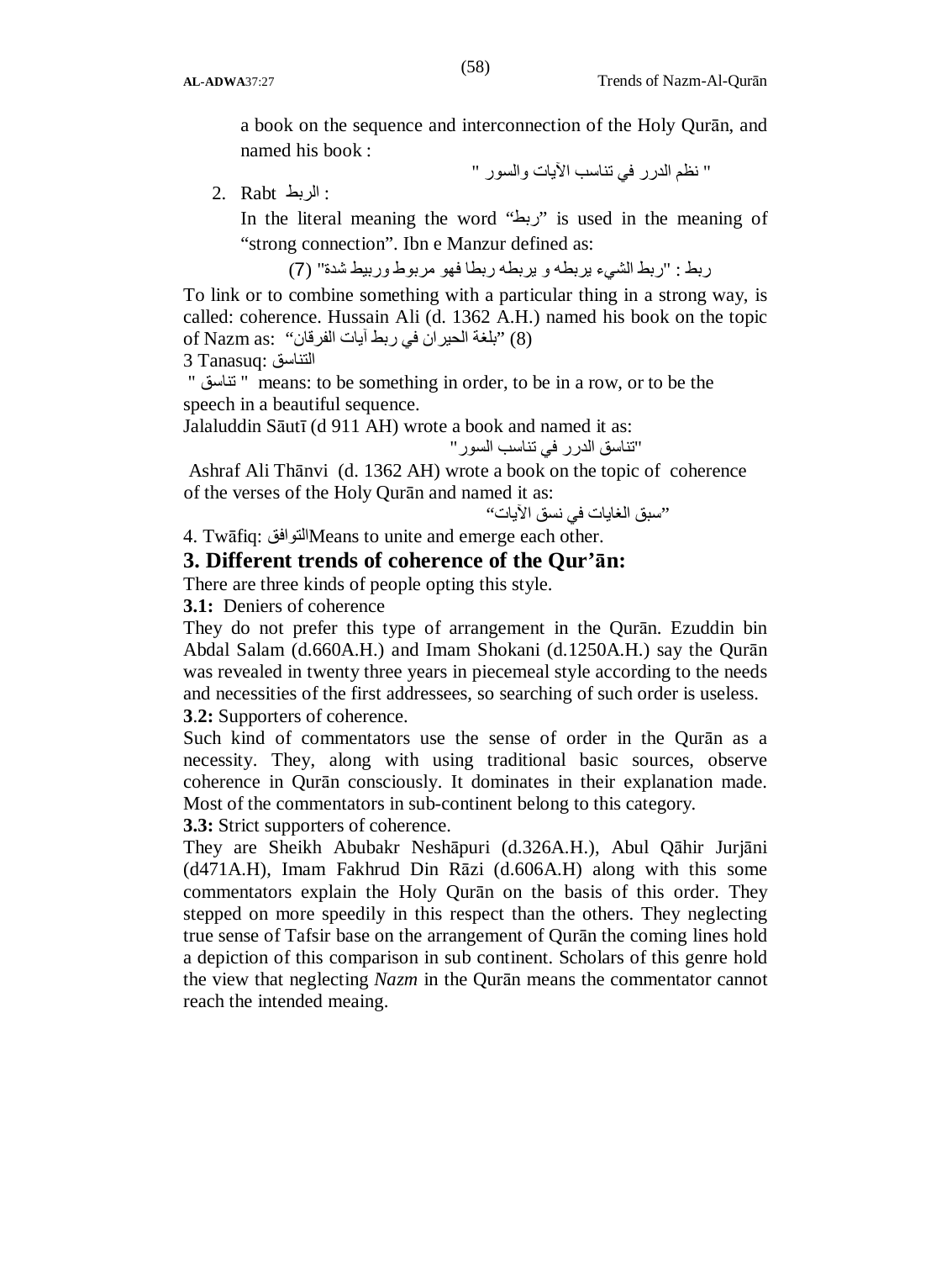**3.4:** *Nazm* as the beauty of exegesis.

As the commentators of the Qurān observe that the Qurān contains some miraculous aspects under different aspects like its style, rhetoric, syntax, meaning etc. In the same pattern scholars who favour Nazm believe that it is the most important aspect in the beauties of the Qurān.

# **3.5:** Era 'Question and Answer'.

During the late  $19<sup>th</sup>$  century, orientalist raised an issue regarding the structure of the Holy Qurān, saying, 'unsystematic', 'disunited' etc. This became a sessions issue and scholars like Hamiddun Farabi took it up seriously and responded it with amazing confidence.

### **4. Prominent Commentators of Nazm:**

Here we discuss the prominent commentators of *Nazm* in the sub-continent as under:

### **4.1 Alauddin Ahmad bn Ali Al-Muhā'imi (d.835A.H.):**

'A'la ad-Din Ahmed<sup>9</sup> interpreted the whole Qurān. Keeping in view its structural coherence and named his book 'tabsir ur Rehman wa Taisīr al Manān'. He in the very beginning, explained the Bismillah-al-Rahman-ur-Rahīm in such a detailed way that all the Surah can be understood easily, He writes:

"I gathered in my tafsir order of sentences and arrangement of verses and suras, they were not interpreted so before me. Allah Almighty blessed me particularly, that the unveiled aspects were made conspicuous by me, so I could explain the beauty and preciseness of the Holy Qurān." (10)

# **4.2 Mubarak Bin Khizar Nagōri (d. 1001 A.H.):**

Nagōri(11) "wrote *Tafsīr* as Mumba 'Ayunul Ma'ani, wa Matla" five has It . منبع عیون المعاني ومطلع شموس المثاني"Masani Shmusal volumes. Late Nagōri connects Sura Az-Zuha to its first Sura as. Sura al-Lail describes Hazrat Abu Bakar's praise and Zuha of Rasool Allah's (SAW) So one Surah is of praise and second of Na'at. Their interconnectness is very clear.

# **4.3 Manwar bin Abdul Hamīd Lahori (d. 1011 A.H.):**

Manwar(12) wrote by the name of Durar-u-Tanzeem fi Tarteeb-ul Aai wa Sowr ul Karīm " المريم والسور الكريم " . When he was imprisoned at Gawaliyār in Akbar's period. He described the connection of verses and Suras, how they were arranged coherently.(13)

### **5 Shah Walli Allah Delhvi (1114-1176 A.H.):**

The well known scholar and researcher of sub-continent Shah Wali Ullah(14) wrote down appropriateness and arrangement of the Holy Qurān by the name of (Al-Fuz-ul Kabir fi Asūl-e-Tafsir) "التفسیر أصول في الكبیر الفوز"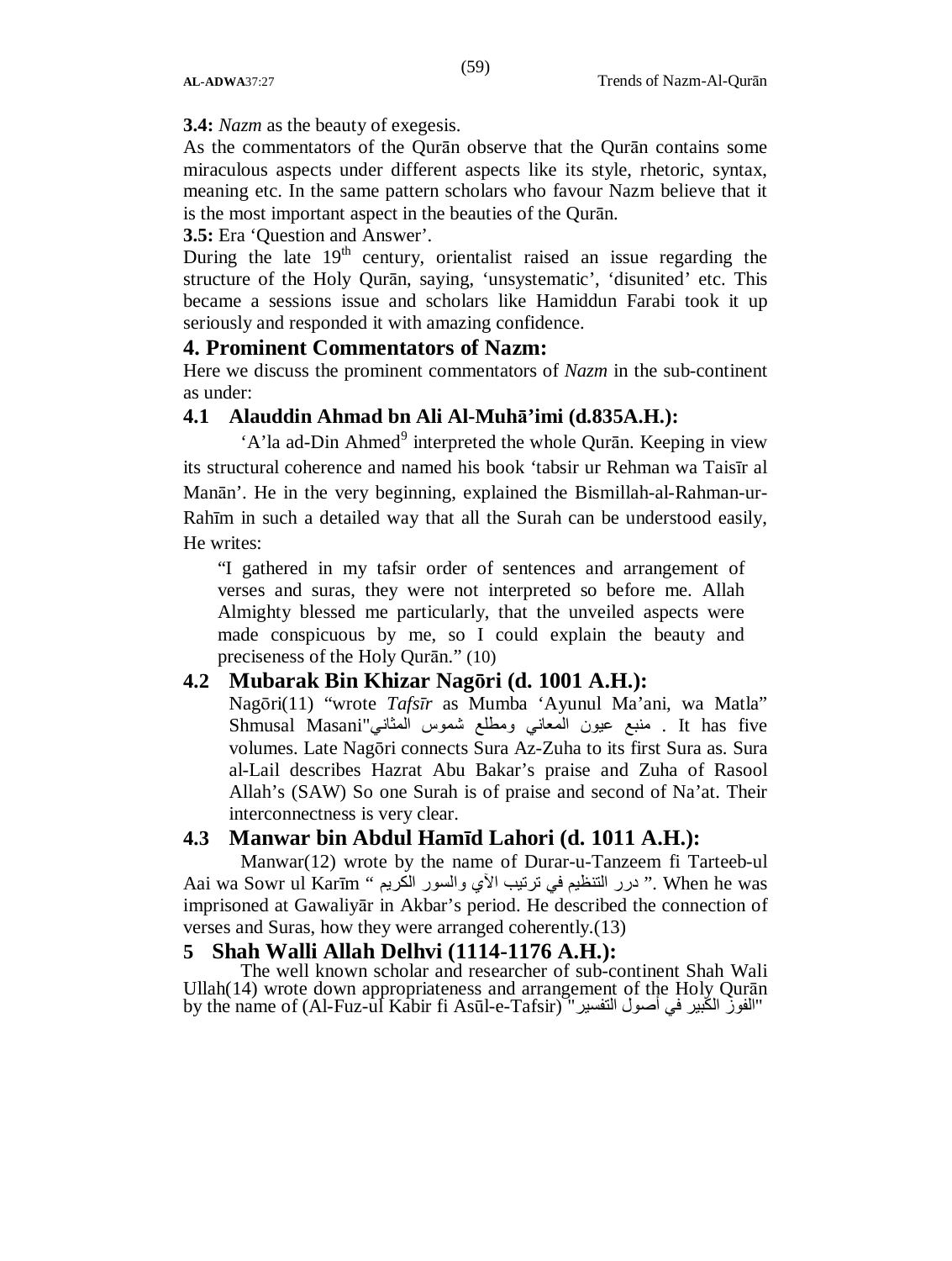He differs in this context Ibnal Arabi and Imam Fakhar ud Din Razi. So he writes:

"The first addressees of the Holy Qurān are Arabs. They have been put forward so at every where the arranged manner is not necessary. He, then, explains why this connection and arrangement has not been observed. Though it was not altogether a difficult task before Allah, and nothing is impossible for Him, but He is present a certain wisdom in the Holy Qurān and this was for the concession for the Arabs, the first addressees of the Holy Qurān.(15) He compensates, saying this, it were not better revealing it in that manner, as it should impress the literary comprehension of the book."

He writes, the knower (Allah Almighty) knows how to train people. He should get the knowledge of five sciences. Then he will confess, this manner is the best that has been opted by Qurān. There was no competitive or parallel other than Qurān.

He says, the Qurānic methodology is same from the beginning to the end. It is of like a letter or message. (16)

So Shah Walli Allah accepts the importance of arrangement but do not feel necessary that there should be arranged style at every Surah or verse nor this is the evidence of its examples. He declares that it contains the old literary style of the Arabs, so the then Arabs did not care for it.

His thought was followed by his son Shah Abdul Aziz (d: 1239 AH). His Persian Tafsir, Fatahul Aziz "العزیز فتح "is the fine example of relationship between the Suras and verses.

### **4.5 Abu Muhammad Abdul Haq Haqqāni Delhvī (d.1335A.H.):**

The famous tafsir of Haqq $\bar{a}$ ni<sup>17</sup> has been written in Urdu by the name of Tafsir Fatahul Mannan " تفسیر مقتم المنان المشهور به تفسیر حقّانی commonly known Tafsīr-e-Haqqāni. He writes, grammatically, explanatory and also observes connection between the verses. Sometimes this is precisely and somewhere in details. For example he writes three kinds of relation between Sura Al-Lail and Surah As Shamas.

The beginning of the Suras contain same things like:

TMوٱلشمسِ وضحاها**،** (الشمس: ۱) وٱلْلَّيلِ إِذَا يغشىٰ — (الیل: ١)

First Sura contains the different kinds of men, some receive evils other piety this Sura relates same difference.

$$
^{M}
$$
اَأَلُهَمَهَا فُجُورَهَا وَتَقْوَاهَا− (الشمس: ∆)  
×اَّاِنَّ سَعَيَكُمٌ لَشَتَّىٰ فَأَمَّا مَنْ أَعَطَى' وَاَتَّقَى'−(اليل : 4,5)

This Sura reveals righteousness people and the second gives collection of wrongdoers.(18)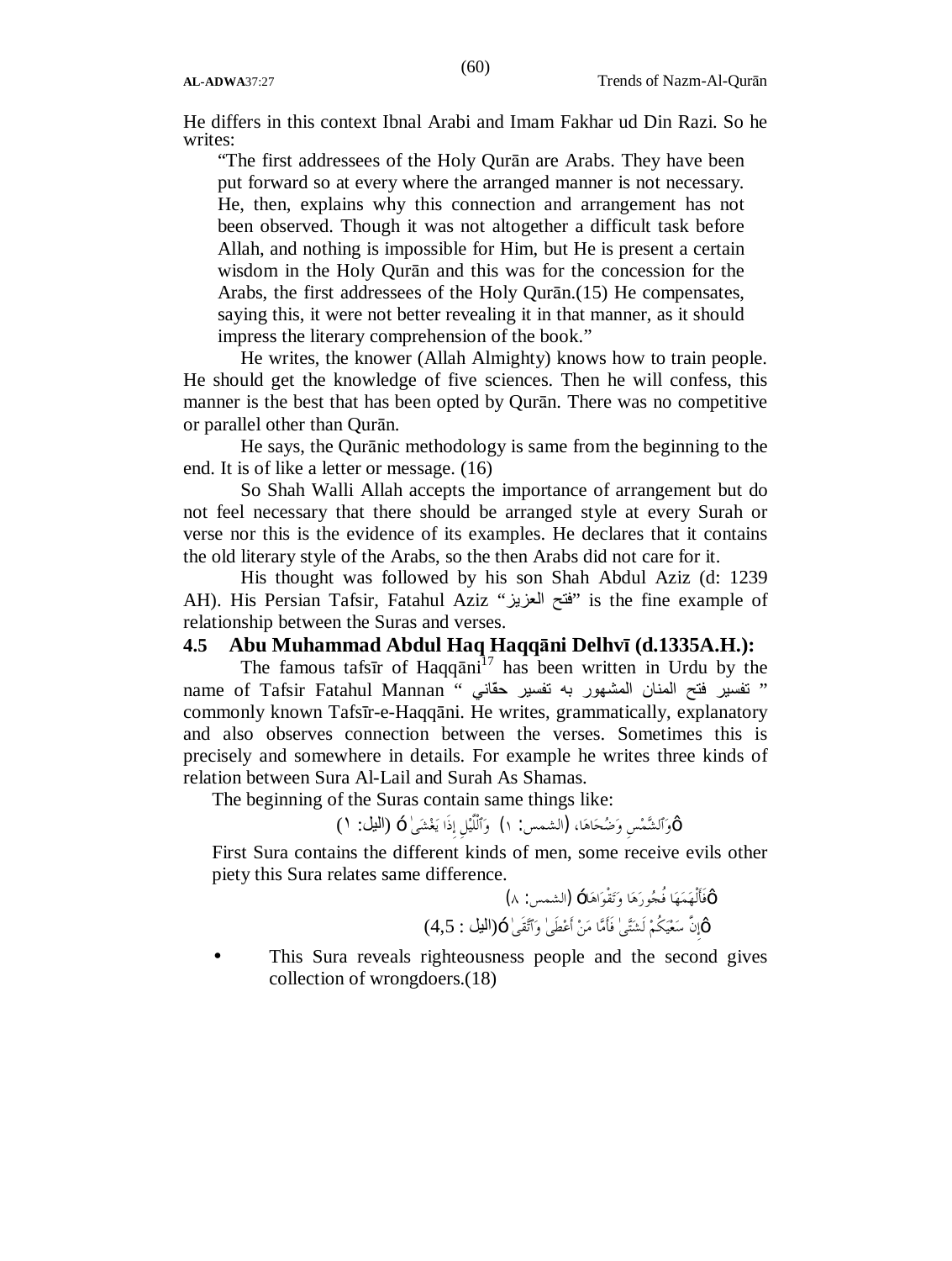# **4.6 Hussain Ali (1285-1363A.H.)**

Hussain Ali(19) wrote his Tafsīr, Balghut Hairān fi Rabet, Ayat ul ."بلغة الحیران في ربط آیات الفرقان" Furqān

He precisely narrates the connection between Suras and verses in this Tafsir. Main points of his Tafsir are:

- 1. Every Sura has a central theme, it is described one time or more in this Surah, rest of the verses cover it.
- 2. The arrangement of Surah is not created or accidental, but from Allah's commandment. It has a relationship between end and beginning verses of the Sura.
- 3. The meaning will be preferred that has been certified by Prophet (S.A.W), his companions and their successors. It should not be against prevailing laws of society nor Arabic culture.
- 4. Possibly such meaning should be given that has no exterior objection, nor need to be answered forcibly.
- 5. Some interpreter reject verse in the context of Nasakh (abrogation). But Allama Sautī accepts only twenty verses that has been changed. Shah Wali Ullah accepts merely five and Hussain Ali declares these verses Mukams not Mansūkh. He gives the reasons of these verses.(20)

Some examples of relationship between the verses;

Surat-al Fātiha, contains three groups, one: علیھم منعم second: مغضوب علیھم and third one: الضالین *Surat-ul Baqra* tells three categories: Believers: this is from beginning to

second : rejectors :

TMوأُولَـٰئك هم ٱلْمفْلحونَ— (البقرة: 5)

and third one hypocrites from:

 $\left[ 8\text{-}16 \right]$ وَمِنَ ٱلنَّاسِ مَن يَقُولُ آمَنًا بِٱللَّهِ۔۔۔۔۔ومَا كَانُواْ مُهْتَدِينَ — (البقرة: 16-8)

 $(7,6)$ إِنَّ ٱلَّذِينَ كَفَرُواْ ــــــ وَلَهُمْ عَذَابٌ عظِيمٌ  $(\textcolor{red}{\mu}$ ابقرة  $\mathbb{W}$ 

Apparently they are Believers but indeed they are infidels.(21)

# **4.7 Ashraf Ali Thānvi (1220-1362 A.H.)**

It is a great achievement of Ashraf Ali Thānvi(22) to find symmetry between Suras and verses. One can mention: Sabqal Ghayāt fī Nasqal Ayāt

"سبق الغایات في نسق الآیات"

It has been written in Arabic. It is consisted of on arrangement of Suras and verses. Thanvi narrated in it from Surat-al-Fateha to Surat-al-Nass the connection and explanation points. The topic shows not only does it declare the connection of verses but also provides the relationship of Suras. Though, he merely gives explanatory notes, but he added also. He gives its introduction as: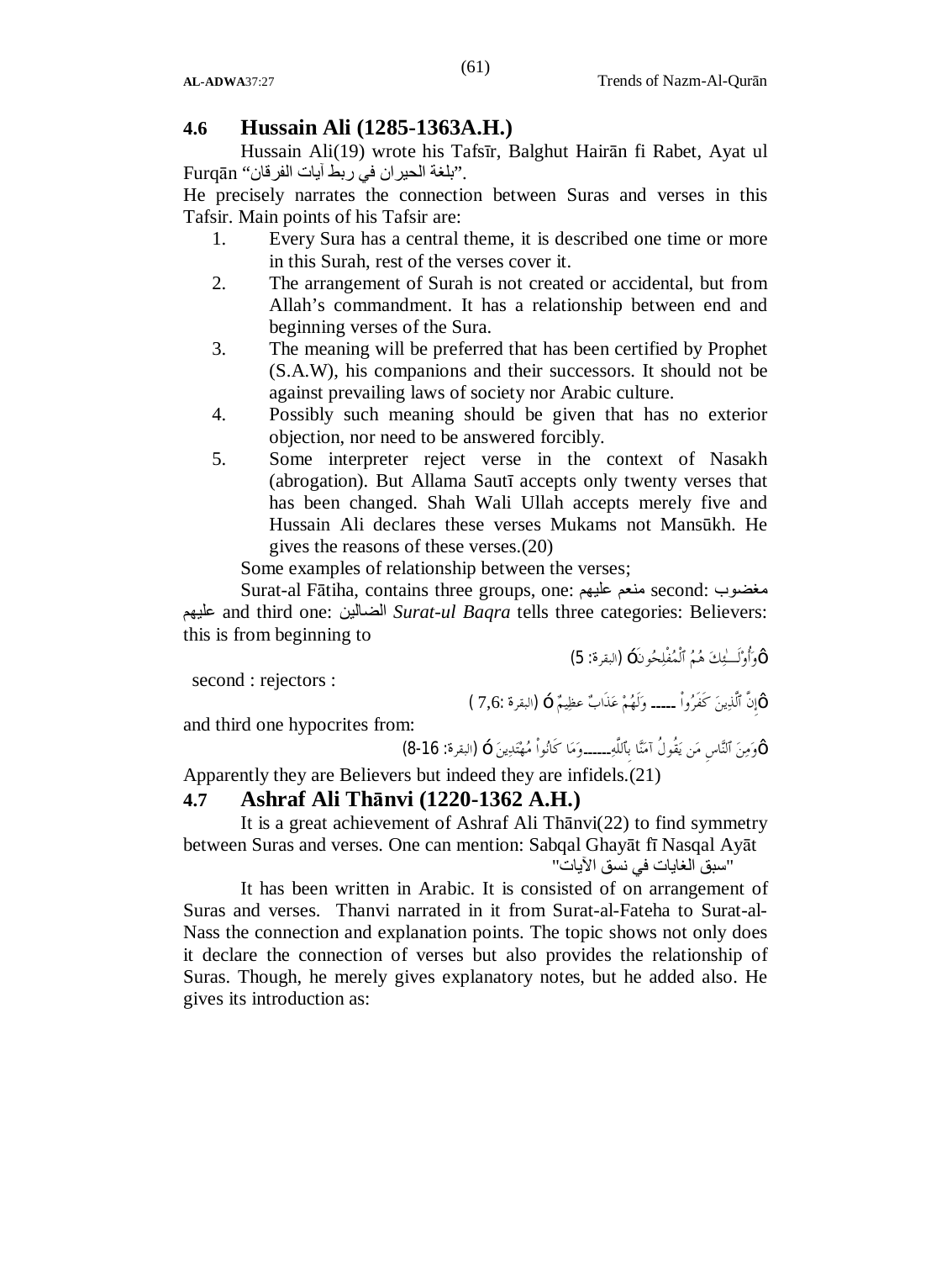"ھذا كتاب وجیز في بیان الارتباط فیما بین الآیات القرآنیة والمعاني الفرقانیة اشتدت إلیھ الحاجة في ھذا الزمان لكثرة من یفتش عن ھذا الشأن" .(23)

 This is a comprehensive book on meanings and connections. It was smelt its dire need to be written as so many people were to be asked.

He did not divide his book into chapters and sub-chapters. Only gave topics regarding connections between them. Here are some examples. He gives the connectivity of Surat-al-Fatehah with Surah al Baqarā:

"وجھ المناسبة بین آخر الفاتحة وأول البقرة أن العبد لما سأل الھدایة من االله تعالى بقولھ:TMاِھۡدِ نَا الصِّرَاطَ الۡمُسۡتَقِیۡمَ— إلخ أجاب االله تعالى: سؤالھ فقال: TMذٰلِکَ الۡکِتٰبُ لَا رَیۡبَ فِیۡہِۛۚ ہُدًی لِّلۡمُتَّقِیۡنَ— أي خذ ما شئت من الھدایة فھذا الكتاب ھوالھدایة."(24)

Beside this book Thanvi wrote a Tafsir named 'Bayān al Qurān. In this Tafsīr he described Nazm between the Verses and Suras. He used the Term Munasbah for Nazm. His opinion about Nazm stands with Shah Wali Allah.(25)

### **4.8 Ubāidullah Sindhi (d.1365A.H.)**

Ubaidullah Sindhi(26) mediated on the order of the Qurān for forty years. He says I set some objectives in the light of Shah Wali Allah's style, then found the arrangement of every verse and Surah. I succeeded the connection between Suras.(27)

 His work has been brought to us by two of his students, one of them is Abdullah Laghāri who wrote Almaqāmul Mahmūd second is Musā Jarullah, who wrote *Amāli Tafsīrul Qurān*, one part of it is Tafsīr Suratul Fatihā. He also wrote *Tarteebu Sowra ul Karima Fil Nazul Wal Masāhif*: (28)." ترتیب السور الكریمة في النزول والمصاحف"

### **4.9 Sanāullah Amratsri (d.1367A.H.)**

Sanaullah Amratsri(29) is a well known religious scholar, debator and commentator. His Tafsīr, Tafsīr-e-Sanai is very important. He takes care between the relationship of Suras and verses. He explains in this way:

I have brought the whole topic based arrangement, that is different from the rest of scholars. Some say the narration of the Qurān is continuous. Some say it was revealed as and when needed the occasion it got revelation in accordance with the situation not revealed one time which is episodial.

I think both above mentioned thoughts are correct. No doubt the Qurān revealed according to the situation and it is obvious that the Qurān was not written down according to its revelation order, but we observe it was Prophet Muhammad who gave order to his scribe to write the revealed verses on such and such place in the Qurān. Hence, it differs from the revelation order. This leads us to this conclusion that it must have some significance that cannot be ignored in the interpretation of the verses and Surahs of the Quran.(30)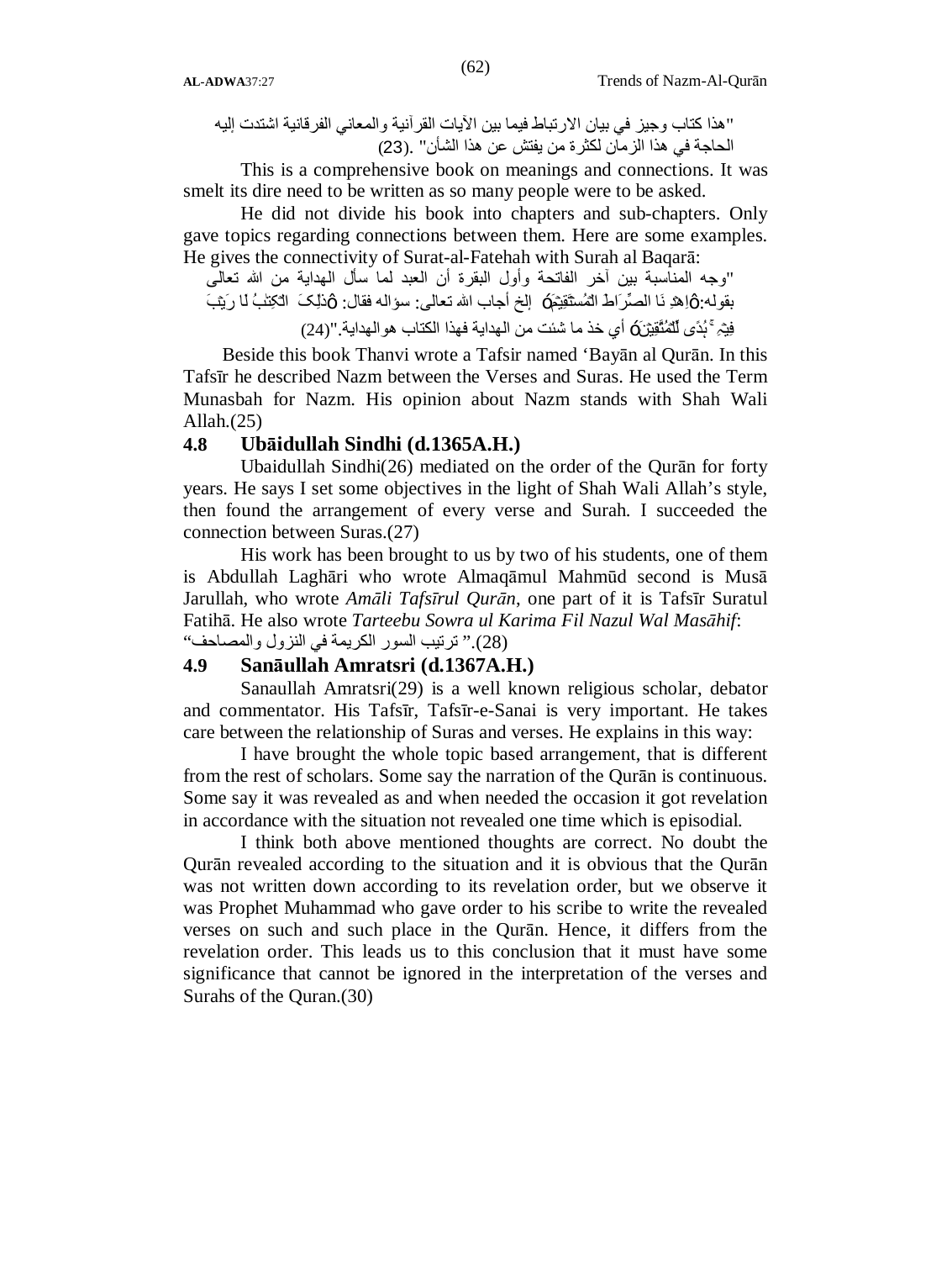### **4.10 Ahmed Ali Lāhorī (d.1381A.H.)**

Ahmed Ali Lāhori(31) translated the Qurān, in Urdu and wrote glosses. He gave it the name of connection of verses " آیات ربط". He suggested report topic of every Surah and this was derived from the subjects of that Surah. He then provided the summary of that chapter (Rukū). This also contained the central verse's subject. For example he made the topic of the Sura Noor, "law of nipping the moral evils" and then connected all verses and other parts of this Sura. (32)

He also gives the next coming relation of the summary of Sura. For example he tells the relationship between Sura Noor and Al-Furqan "Sura Noor was preaching towards light which are hurdle to eternal light its centre is in Sura al-Furqan.(33) The relation between all the Suras has not been written but connection between all the verses has been written he opted the apparent meaning of the verses.

### **4.11 Abul A'la Mauddūdi (1903-1979 A.D.)**

Mauddūdi(34) wrote a Tafsir as Tafhīmul al Qur'an. This Tafsīr ranks first by many rasons among its contemporary commentators. One of them is Nazm-al-Qurān's new concept. He narrates the connection between topic, central idea, subject to the Qurān and its parts. He shows it is vivid not a single smallest part differs with each other. They are connected and arranged like a necklace. This commentary adds new concept in this respect. It searches relationship from the topics of Surah and subjects of verses and proselytizing style of Qurān. It comes out without any difficult.

He attempts to show connectivity in Suras, and their important places, he so declares three central subjects of the Qurān.

- 1. Every partial or collective topic of the Qurān in every Sura or verse get in it.
- 2. The central topic of Surah has a connection with every verse.
- 3. The central subjects of different address and its topic with the Surah.

He describes the relationship of Surah Fatihā in this way. This Surah is a pray from man's side, the Qurān is its answer. When a man prays Allah Almighty replies it in the form of whole the Qurān. This is the reply you asked. $(35)$ 

Mauddūdi writes the Qurān is a unit. It is a source of light so every verse, Sura, word is connected with each other. It reflects its central approach. Mauddudi, narrates about the verse.

TM**حافظُواْ علَى ٱلصلَوات وٱلصلاَة ٱلْوسطَىٰ وقُومواْ للَّه قَانِتين**)— البقرة: 238) Guard strictly (five obligatory) As-Salawât (the prayers) especially the middle Salât (i.e. the best prayer - 'Asr).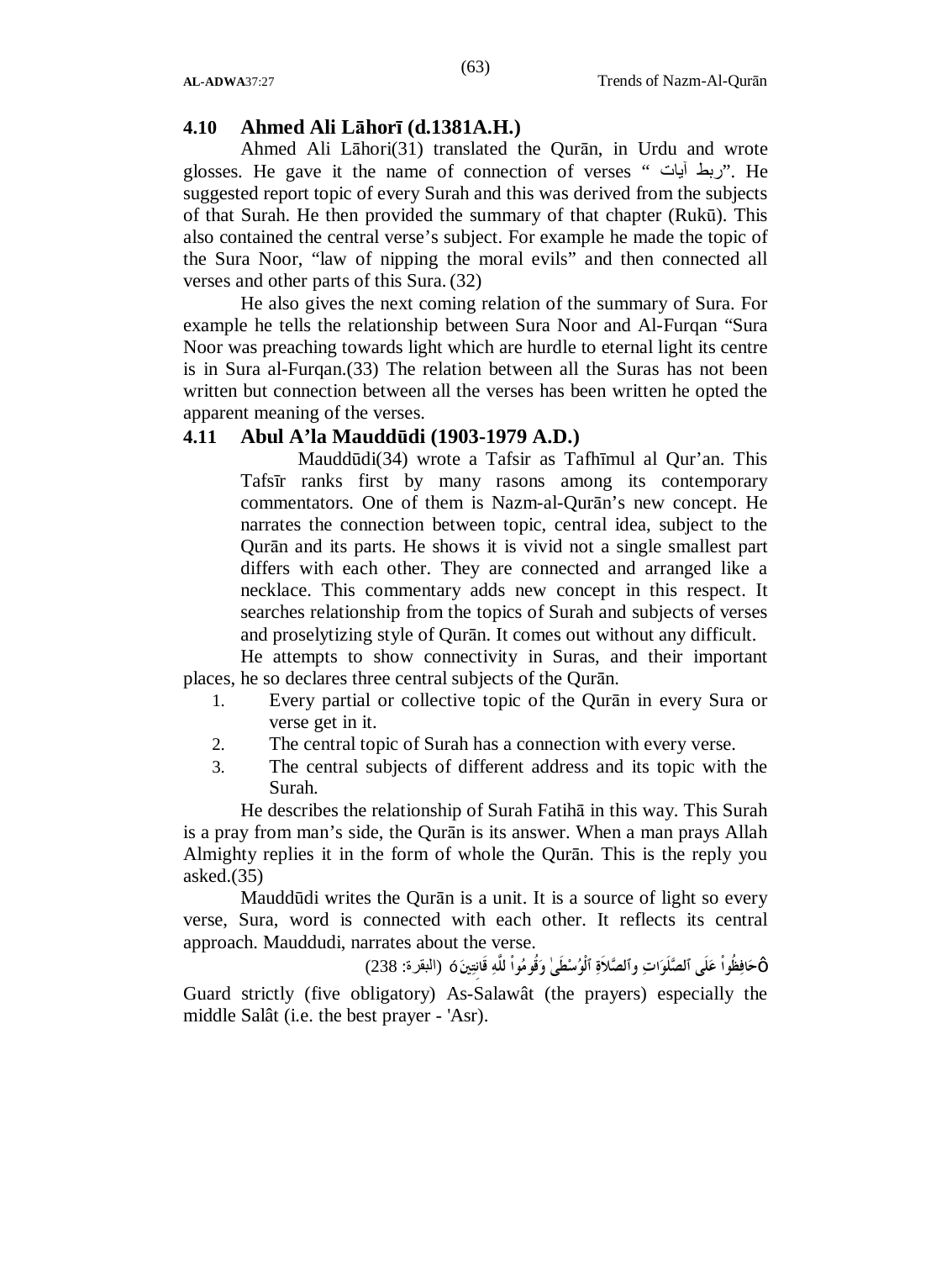The cultural aspects and, social descriptions show the end product of prayer. It produces piety and obedience. It keeps a man on right path. Without prayer a man cannot remain on God's given laws. He is misled as the Jews gave up the right path.(36)

### **4.12 Hamīd ad Dīn Farāhi (1280-1349 A.H.):**

The person who founded trend of coherence of the Holy Qurān in the sub-continent was Hamīd ul Dīn Farāhi.(37) He strengthened this trend and became a leader of constant school of thought. Farāhi founded this type of tafsīr on strong footings in the sub-continent. He was a scholar of Arabic and Persian but the Holy Qurān was his central motive of attention. He meditated on the Holy Qurān deeply verse by verse in its structural coherence as it deserved.

He is considered an expert in this field. He spared his life for this purpose. He spent forty years for this purpose. He topped his contemporary scholars in this field by his deep studies, and intelligence. He concluded his points in these books:

1: Tafsīr Nizāmal Qurān wa Taweel ul Furqān bil Furqān.

2: Mufr dāt al-Qur'ān.

- 3: Usūl at-Taveel.
- 4: Dalail al-Nizām.
- 5: Asaleeb al-Qurān.
- 6: Hijaj al-Qurān(38)

How he initiated this order to answer? The Almighty Allah opened His blessing on me by Surat al Fatiha and Qisas. It was gifted from the inner side not the outside. I used to recite the Holy Qurān regularly. This is my favorite book. I used to heard the Qurān was revealed in piecemeal under different circumstances as was the need. On the basis of its revealed order it seemed to me that it is a disunited book. But after a thorough study, I found symmetry in two Surahs and this led me to ponder over the rest of the Surah of the Quran.(39)

To Hamid al Din Farahi every Surah of the Holy Qurān has Central Theme which combine the meanings of that Surah and makes beautiful chain by combining scattered beads. The central theme of the Surah changes different aspects into 'one unit' in spite of different meanings of verses of Surah simultaneously.(40)

He writes:

By the grace of Allah I explained the coherence of verses of the Holy Qurān. I affix the meaning of a verse according to the verse having the similar meaning and understood the true sense of that verse.(41)

About the central theme of the Qurān he writes.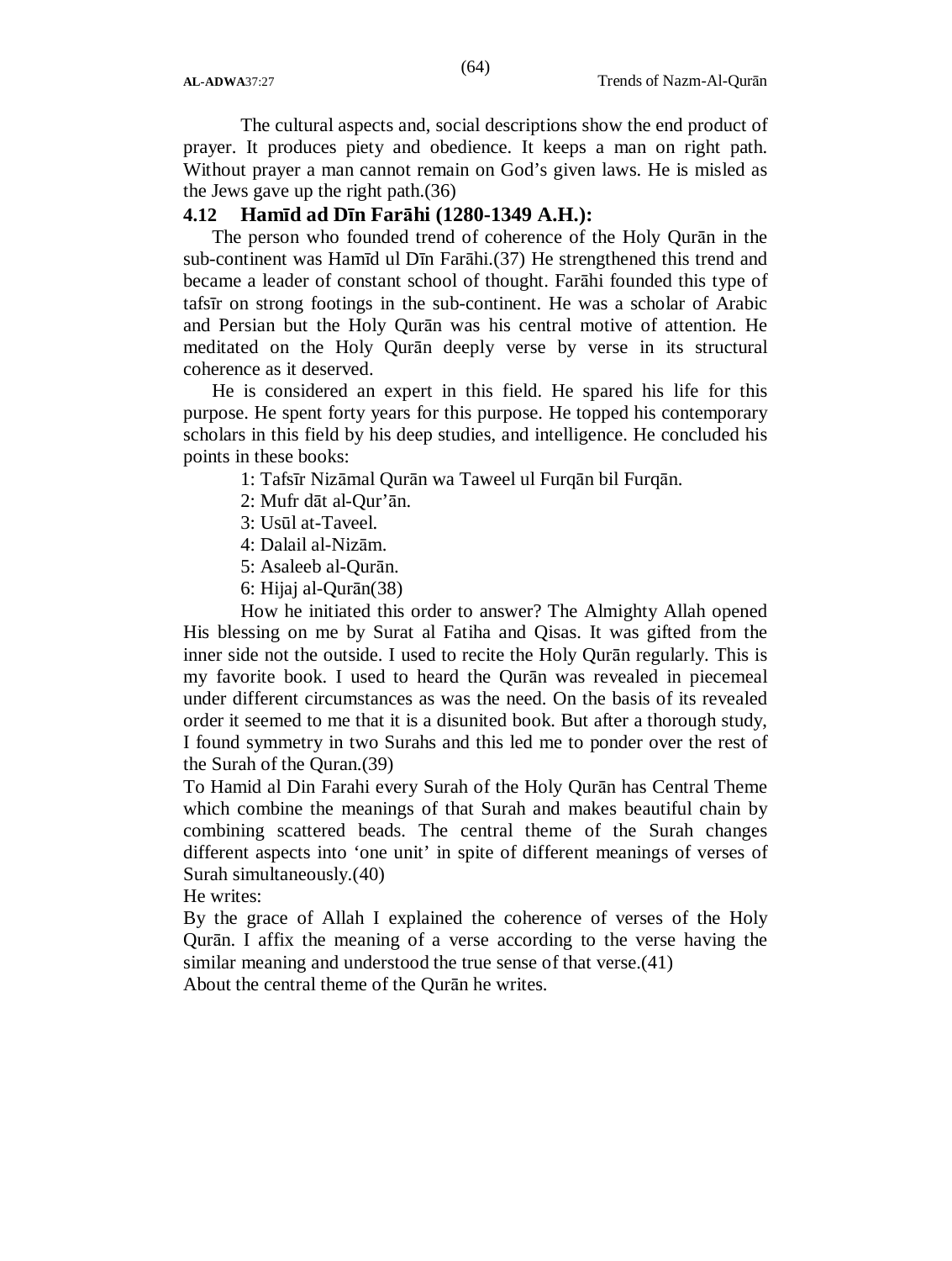"اعلم أن تعین عمود السورة ھو اقلید لمعرفۃ نظامھا ولکنہ أصعب المعارف ، ویحتاج الی شدة التأمل والتمحیص وترداد النظر فی مطالب السورة المتماثلۃ والمتجاورة ، حتی یلوح العمود کفلق الصبح ، فیضیء بہ السورة کلھا ویتبین نظامھا ،تأخذ کل آیۃ محلھا الخاص ویتعین من التأویلات المحتملۃ أرجحھا ۔" (42)

"If someone found this central theme he can easily pick this system of order. This is like a key though not easy to grasp. So, one should think over it time and again. The One and its follower Surah and under discussed Surah should be meditated keenly. So many times meanings should be repeated, without this, order cannot be found. When one gets the central theme, the whole Surah enlighted like the gem in the ring. In the presence of this key nobody needs to provide weak meanings.

Farāhi put an interesting question and answered it himself.

If this coherence in the Qurān was very useful why the companions of the Prophet (S.A.W) remained and quiet and, not explained this. The answer is this that they knew the context of every verse. It was according to their needs and culture. If we were luckily in those days, it was very clear for us too. This is why they explained the Qurān a few. The Qurān was in their language, style and they know every matter and circumstances. Not even a single thing is common between them and us. In this perspective, so how understanding of this order can be common between us?(43)

### **4.13 Amin Ahsan Islāhi (1906 – 1997 A.D.):**

Practically introducing of Hamīd ad Dīn Farāhi is Amīn Ahsan Islāhi,(44) who wrote a complete *Tafsīr* on the footings of his teacher named *Tadabbur e Qurān*.

He writes about his Tafsir. "It comes my forty years labour and the fruits of thirty five years endeavours of my teacher. I would proud if I could announce it is all due to my teacher, and indeed it is a fact. I feel fear to attach this to his name lest my fault goes to his name.(45)

Amin Ahsan Islāhi wrote four principles of his commentary one of them is the order of the verses which is prevailing everywhere in the Qurān.

This is the casting thing to understand the Qurān It means every surah has its central theme or with a particular order that has been arranged. Repeated studies uncover veil. This also reveals the system of vividness of verses in a Surah and all the verses are resulted in one Surah. It concludes as a central unit.(46 )

To Understand the Qurān, this coherence is very necessary. Without it one cannot pick the true meaning of a verse or surah. All the surahs can be explained with this well knitted framework."(47)

Arguing on this coherence Islāhi writes "the Qurān was revealed in different suras big and small, it shows there is a systematic arrangement in this. If the situation would be otherwise there was no need to send these surahs differently.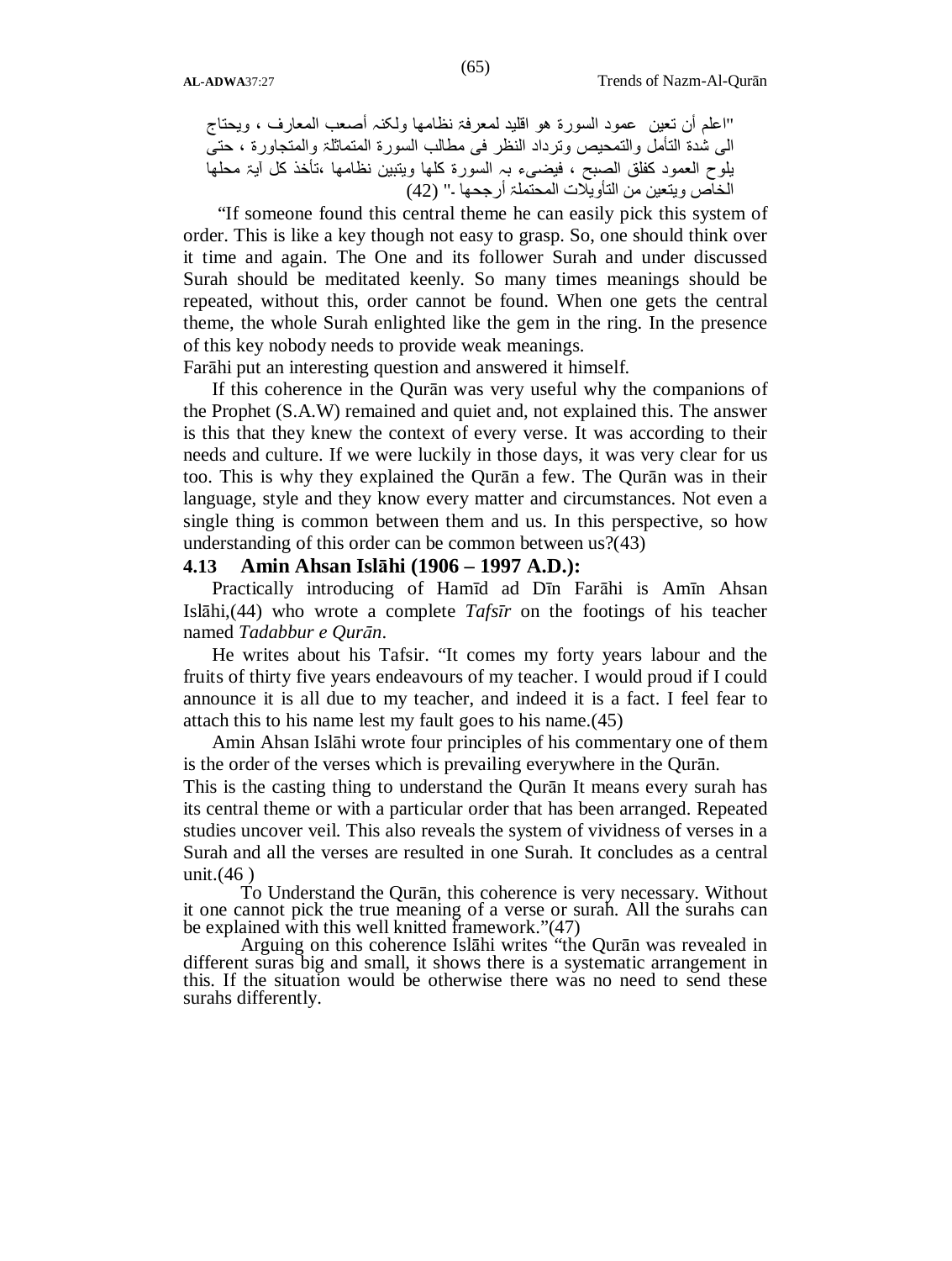Moreover he explains the Qurān is a superior revelation, without order no narration can be the best one. The true and precious core of a writing is its arrangement, removing it, it became useless and meaningless. Islāhi suggests two sources for this order.(48)

(66)

1- Interior - (Language, order and observation to the Qurān)

2- Exterior (Hadith, History , Last Revelation and Tafsir)

Beauty of an exalted narration implies in its order and syntax structure. Whosoever recites the Quran without its structural integrity, he will get maximum some isolated decrees and guidance.  $(49)$ 

### **Group of Suras:**

He divided the Qurān's Surah as following order:

- **Group I** Al-Fatiha to Al-Māida. (Al0Fatiha Makki Surah and four others Madni)
- **Group II** Al-an'am to Taubah. (First two Makki and other two Madni)
- **Group III** Younus to Noor (First 14 Surahs are Makki and last one is Madni)
- **Group IV** Al-Furqan to Al-Ahzab. (First 8 Surah Makki and last one is Madni)
- **Group V** Saba to Al-Hujrat (First 13 Makki nad last 3 are Madni)
- **Group VI** Qāf to Al-Tahreem (First 7 Makki and 10 Madni)

**Group VII** Al-Mulk to An-nas (Al-Mulk Makki Surah and four others Madni)

The obvious aspect of the Qurān is it that seven groups have been told in a few of Makki and Madni suras. It gets start from one or more than one Makki Suras and ends on one or more than one of Madni Suras.(50)

Islāhi writes the secret of this wisdom in suras is not seen obviously but one needs of hard strive to uncover it. He points out this as under:

- 1. Like every surah this group also has a centre. Meanings are present in every group but some particularity is there in every group individually.
- 2. All the Madni suras fellow with the rest of all groups .These suras agree the collective merit of rest surahs.
- 3. Every Sura is in pair form. This arranged form is like spouse. If some one learn some the other covers. Collecting it they become sun and moon alike .
- 4. Law and jurisprudence providing suras have been put dominated on all the other suras.

In short Amin Ahsan Islāhi practically explained the Qurān on the footings of his teacher Hamid ad din Farāhi.(51)

#### **5. Conclusion:**

Studying order in the Qurān in sub-continent shows the commentators not only put forward Arabic traditions but also gave some beneficial.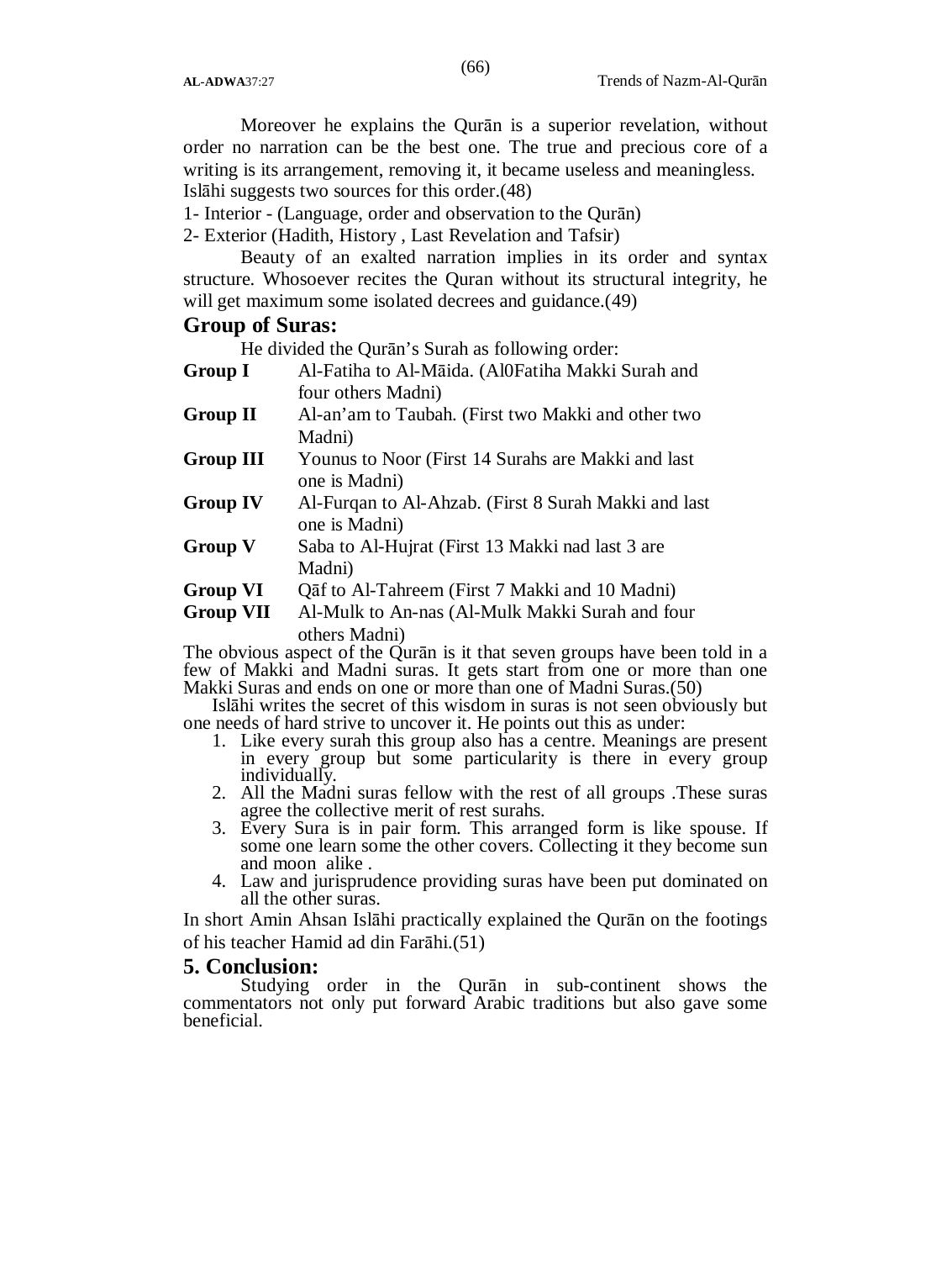### **5.1 Commendable Features of Coherence:**

- I. It shows positive aspects the order of Qurān i.e some orientalists declare Qurān disunited.
- II. The inimitability of Qurān comes to mind, so Qurān challenged people to bring even a single sura like this.
- III. Understanding of Qurān is easy one can find the meanings from verses and suras easily ,and according to Islāhi only this order explores true meanings.
- IV. Order searching needs wisdom and reasoning. For this one needs to adopt a new *Ijtahadi* opinions. This way opens the door of (*Tafseer bi-Raey*) and explores new horizons of Quranic sciences.

### **5.2 Critical analysis of coherence approach:**

- i. Basic sources i.e. A hadith and Asbab-e-Nazul have been neglected as Islāhi wrote two sources interior and exterior windows he put Hadith on exterior sources. This opens the door of neglecting sayings of Prophet (S.A.W)
- ii. Our respected predecessors are considered unreliable. The Tafāsir by Qurān is considered interior. If new generation minimize the importance of this precious material this is not good.
- iii. Such kind of commentators exaggerate where there is no order they try to arrange order, this is not fair.
- iv. The natural style of the Qurān gets changes. It was Revealed according to Arabs circumstances and their culture so their language usage and overall culture cannot be overviewed. As nature has a natural beauty in its scatteredness so the Qurān does have.
- v. This form of commentaries opens new debater, like wise Moatazals (rationalist), explained rationally and made differences in the Ummah so is the case with neglecting Ahadith. This kind of attempt is liable to be rejected
- vi. Scholars who prefer coherence introduces, some principles. Everyone comes up with some new points, even Hamiduddin Farahi selected nine group and his pupil grouped them seven. If they themselves are not united how the late comes can be gathered at one point the explanations forwarded by them cannot be unified.

Anyhow it can be said coherence should get balance when it is introduced this order is a miracle of the Qurān. Moreover being forwarded this relatively the sayings of the Holy Prophet (S.A.W) should not be neglected at any cost!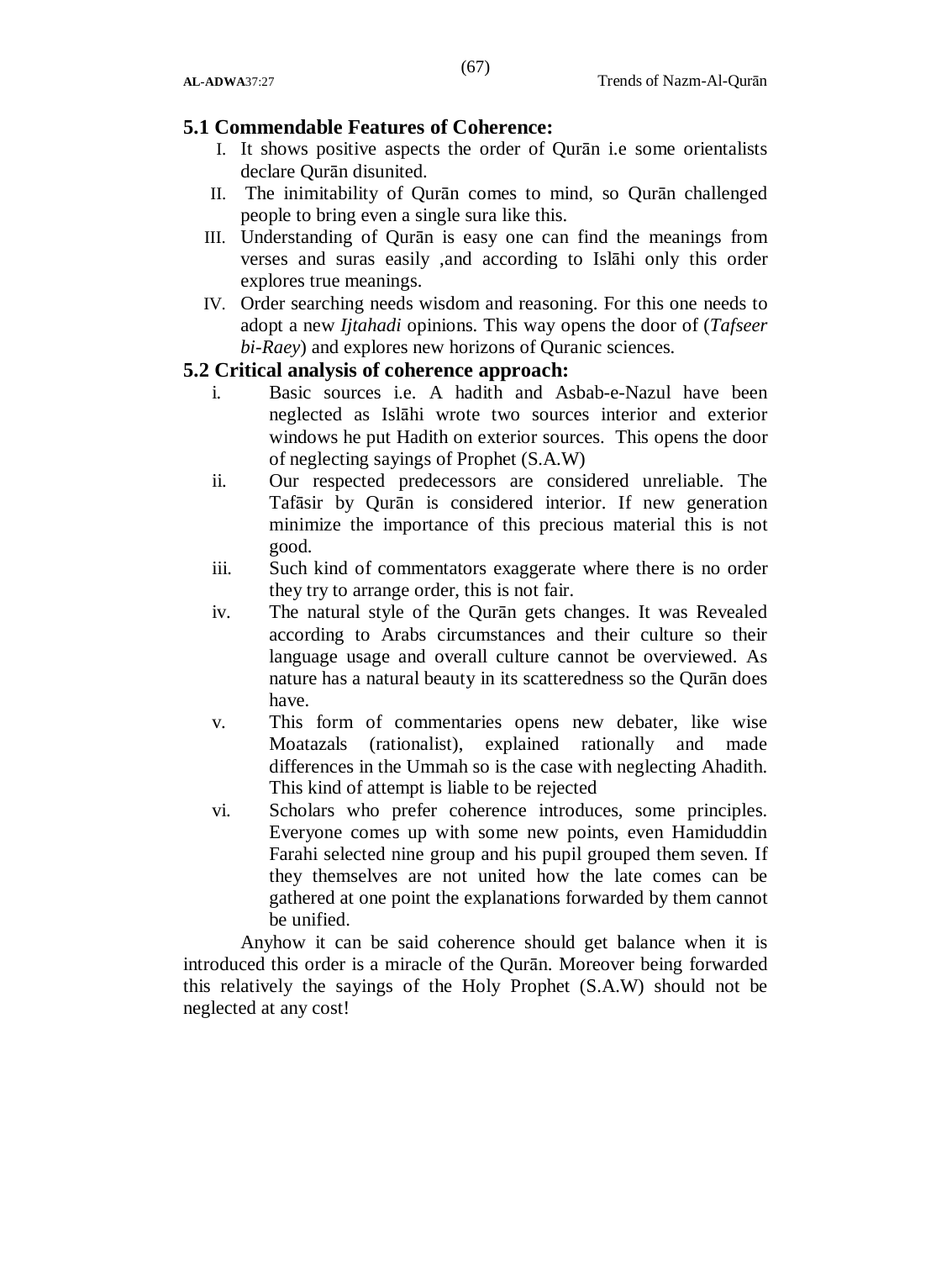$\overline{\phantom{a}}$ 

#### References

| The full name of Abd bn Humaid is Abdul Hamīd, and as an abbreviation is called Abd    |
|----------------------------------------------------------------------------------------|
| bn Humaid. He was born in the era of Sind "Kach / Kas" in the $2nd$ century of Al-     |
| Hijrah. He traveled to the Arab for the sake of knowledge, where he got the knowledge  |
| from the most renowned scholars, and Imam Muslim and Imam Tirmadhi also became         |
| his students. Please see: Zahid Al-Husaini, Qazi: Tazkiratal-mufassirin, Darul-Isha'at |
| Attok, Pakistan, 1425 AH. p. 86                                                        |

- 2 Imam ibn e Hajar al-asqalani had seen this Tafsīr that was written by Muhammad bn Muzahim and mentioned his "Sanad" . please see: Ibn e Hajar al-asqalāni: Tahzīb-altahzīb, 6/456
- 3 Ferozabadi, Majduddin, Al-Qamus-al-muhīt, Word Nazm
- <sup>4</sup> Baqāi, Burhāad din, Nizam ad Durai Fi Tanasib al Ayat Wa Sowar. Dar al Kutab Al-Ilmiya, Beruit, 1415.AH., 1/6
- 5 Farahi, Hameedudin: Rasail Imam al-farahi, Lahore: Anjmun Khuddāmul Qurān, 1393/1973. p.87
- <sup>6</sup> Manan' al-qattan: Mabahith fi Ulumil Qurān, p.97
- 7 Ibn e Manzur al-Afriqi: Lisanul Arab, 5/112 " ربط "
- <sup>8</sup> Zahid al Hussaini: Tazkiratu-mufassirin, Daral Isha'āt, Attock-Pakistan, 1425AHp.326
- <sup>9</sup> He was Born at Mahāim near Mumbair, India so he called Mohaimi.
- 10 Al-Mahaim, 'A'la ad-Din Ahmed, Tabsir ar-Rehman wa Taysir al-Manan Tazkarh tal Mufassrin, p.22, 227
- <sup>11.</sup> Nagoor, a famous city of India.
- <sup>12</sup> Oidwai, Muhammad Salim, Hindustani Mufassireen Aur Arabi Mufassirin, p.54.
- <sup>13</sup> Tazkarah Tal Mufssirin, p. 264.
- <sup>14</sup> Shah Wali Allah is well known reformer, religious scholar and Muhadith was born in Delhi India. Alongwith other services he translated Qurān in Persian as Fathul Rahman. He also wrote a book on principles of Tafsīr as Al-Fuzul Kabir fi Asōl-e-Tafsir. (Nadvi, in Abul Hassan. Tārīkh Dawat-o-Azee'mat – vol.5.
- <sup>15</sup> Shah Wali, Allah. Al-Fauz-ul-Kabir fi Usoolat Tafsir,p.12
- $\frac{16}{17}$  Ibid.
- <sup>17</sup> Abdul Haq is the well known mufassar, philosopher and debator of the sub-continent. His Tafsīr is Fathul Manan is in eight volumes. First is about Muqadma. Comprising 128 pages. Muqqadma contains the origin of philosophy of it. Its language is old pattern of Urdu see for detail Haqqani, Tafsīr-e-Haqqāni,Al-Faisal Nashirān o Tajrān-e-Kutab, Lahore
- 18 Ibid. VIII, p.100.
- <sup>19</sup> Hussain Ali was born at Wan Batchran near Mianwali in Pakistan. He got primary education from the same city. He got admission in 1302 AH in Darul Ulum Daoband īn India, got certificate from Rasheed Ahmed Gangohi. He learnt Tafsir from Mahmood Mazhar Nanootvi who was a student of Shah Abdul Aziz. His prominent pupils are, Ghulam Allah Khan Sarfraz Khan, Analyt Ullah Shah Gujrati and Qazi Noor Muhammad etc. For details, Neelvi, Muhammad Hussain, Nasharul Qurān, Adra Qulstan Islam Sargodha; 'Tuheedi Muhammad Ishaq, Hālāt Muhammad Hussain Ali,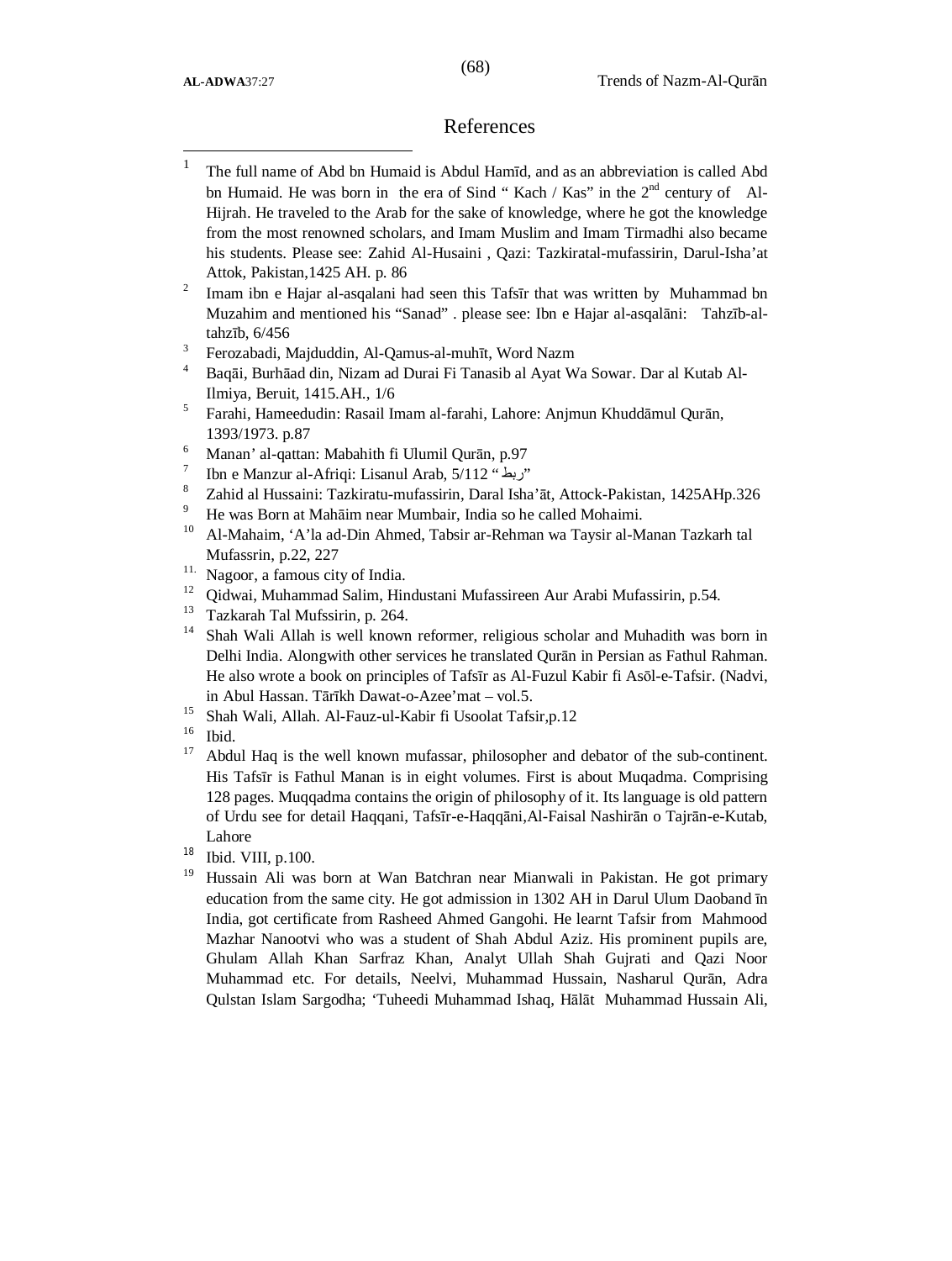Nashr Muhammad Ishaq Tuheedi 'Hussain Ali, Bulghatul Hairān Fi Rabt Ayat al Furqan, Maktaba Akhwat Urdu Bazar Lahore.

<sup>23</sup> Ashraf Ali, Sabqal Ghayāt Fi Nasqal Ayāt.<br><sup>24</sup> Ibid

Ibid

l

- <sup>25</sup> Ashraf Ali Thanvi, Biyān ul Qurān, Taj company Ltd, Lahore.
- <sup>26</sup> Ubāidullah was born in Sialkat 1289 AH. He was Sikh by birth and converted Muslim by reading book, "Tuhfatal Hind". Then he got admission in Daral ūloom Deoband. He was promoter of Shah Wali Ullah's thought and wisdom.See:Tazkrah tal Mafssirin. p.325
- <sup>27</sup> Sindhi, Ubaidullah, Shah Wali Allah Aur Un ka Falsfa, p. 16<sup>28</sup> H.

**Ibid** 

- <sup>29</sup> Amartsr is a famous city of Inda. He wrote a number of books on Ilmul Kalām. He was debated a lot of with cristians, Hindus and Qadiyanies. See Tazkara tal Mufsrine,P:325
- <sup>30</sup> Amratsri, Sanaullah, Tafsirul Qurān Kalamul Rahman, Preface p. 11-12.
- <sup>31</sup> He was born at Lahore. He delivered the dars-e-Quran a long tiem on pattern of Shah Wali Allah.
- <sup>32</sup> Its translator is *Mutrajam Qurān-e-Aziz Mahsā.* It contains the terms of Shah Waliullah. It has been published by *Annjuman-e-Khuddam Din* Sheranwala Darvaza Lahore, Pakistan in 1963, p. 558
- $\frac{33}{34}$  Ibid. 573
- Mauddudi was born Aurangabad-India. He worked as journalist in many weekly and monthly journals. Hence he started his own journal 'Tarjaman al-Qurān in 1932. He promoted his thoughts by this journal. He fondered Jamat-e-Islami in 1941. He wrote a lot of books.See:Abad Shahpuri, Tarikh-e-Jamat Islami. Part I, II.
- <sup>35</sup> Tafheem-ul-Qurān 1/42
- <sup>36</sup> Tafheem-ul-Qurān 1/182
- <sup>37</sup> Farāhi was born in Phreha (hence the name'Farahi', a village in district of Azamgrah (U.P- India). He belonged to a distinguished Family, and was a maternal cousine of the famous theologian- historian Muhammad Shibli Numani (d:1914) after studying the Arabic, Persian and Islamic Sciences, he got admission in Aligrah Muslim College on the recommendation of Sir Sayyid Ahmad Khan (d:1897). Farahi Taught Arabic at various institutions including Aligarh and Dar-al-uloom Hyderabad. Then he came Sarae Mīr, a town in Azamgrah and took charge of Madras at al-Islāh. See for details: Islāhi, Amin Ahsan, *Majmu'a Tafāsīr farahi,* Faran Foundation, Lahore, 1991. P:7-24
- <sup>38</sup> Farāhi, Hamid ad Din, *Majmoah Tafasir e Farahi,* translated by Amin Ahsan Islahi, Faran Foundation Lahore, Pakistan, 1412/1991. p: 21-24
- <sup>39</sup> Farāhi, Muqaddima Tafsir Nizam al Qurān, p:28
- $40$  Ibid, p:47
- $41$  Ibid, p:27

<sup>20</sup> Bulghahtal Hairān, (Preface)

 $21$  Ibid., p. 10.

<sup>&</sup>lt;sup>22</sup> Ashraf Ali was born at Thana Bhawan Muzaffar Nagar, India. He was famous by Hakīm al Umāt and wrote many books. Please see.